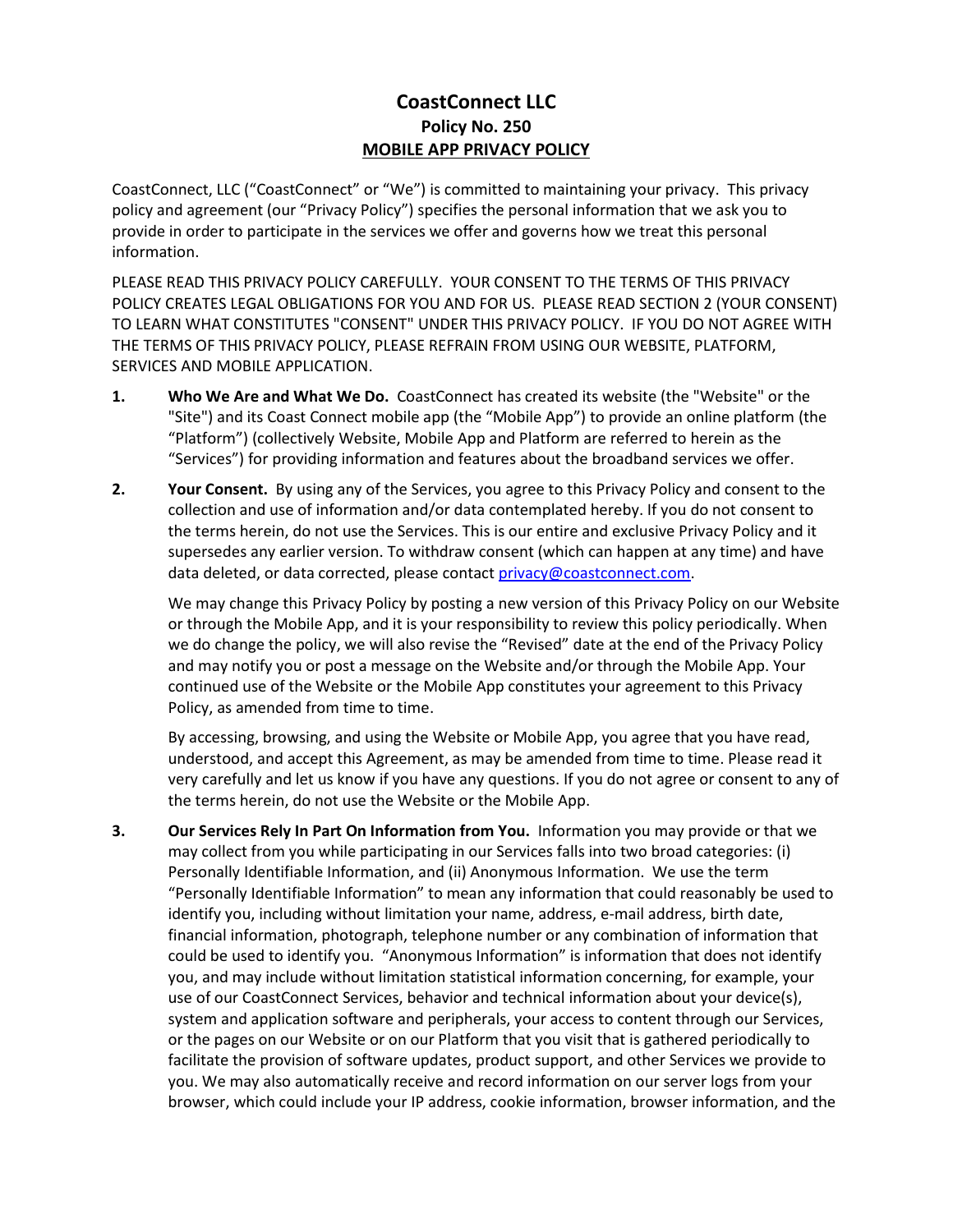page you requested. This information is not deemed by CoastConnect to constitute Personal Indefinable Information and while CoastConnect will not use it in a way that associates such information with you, such information may be aggregated and used to improve the Services. CoastConnect owns this information and may use it in any manner it deems appropriate.

Please keep in mind that our Privacy Policy does not govern information you choose to exchange with other CoastConnect Users (or other third parties), as we have no direct control over the collection or use of this information. Please use appropriate precautions in sharing your information with these third parties.

## **4. Personally Identifiable Information; Our Uses Of This Information.**

- 4.1 To provide our CoastConnect Services, we may obtain Personally Identifiable Information from you. We will only share Personally Identifiable Information you choose to provide to us via the Website, Mobile App, or CoastConnect Platform with third parties as expressly disclosed in this Privacy Policy. We will not share it in any other way and will use this information as set forth herein.
	- **4.1.1 User Passwords.** CoastConnect Users will have a user name and password, which allows them to gain access to the CoastConnect Services.
	- **4.1.2 Protecting Your Password.** Please keep in mind that we will treat anyone who uses your user name and password as "you." We will provide this user with all of the rights and privileges that we provide to you, and we will hold you responsible for the activities of the person using your password. Therefore, we recommend that you maintain your user name and password in confidence, and that you refrain from disclosing this information to anyone who might "pretend" to be you with respect to the CoastConnect Services. We also ask that you notify us immediately if you suspect that someone is using your user name and/or password in this or any inappropriate manner.
- 4.2 **How We Use Your Personally Identifiable Information.** We use your Personally Identifiable Information in the operation of our Platform, Website and Mobile App in the provision of our CoastConnect Services and to comply with Applicable Law. Among other things, we want to help you quickly find information through our Website and Mobile App, leverage our tools in connection with your authorized use of our products and services, process payments, facilitate interaction with third party services that you opt into via the Website or Mobile App, and alert you to product upgrades, special offers, updated information and other new products and services from CoastConnect. You cannot participate in our Services if you seek to opt-out of these uses of your Information.
- 4.3 **Email Addresses**. You may wish to provide us with comments and feedback concerning our Website and Mobile App generally. By communicating with us for these purposes, you may provide us with your email address and other Personally Identifiable Information. In these instances, we may use any information you provide to us for the purposes for which you submit the information.
- 4.4 **Informational Notices and Bulletins.** Periodically, we may choose to send news, bulletins, marketing materials, or other information to you, and will use Personally Identifiable Information to send such communications. If we choose to undertake such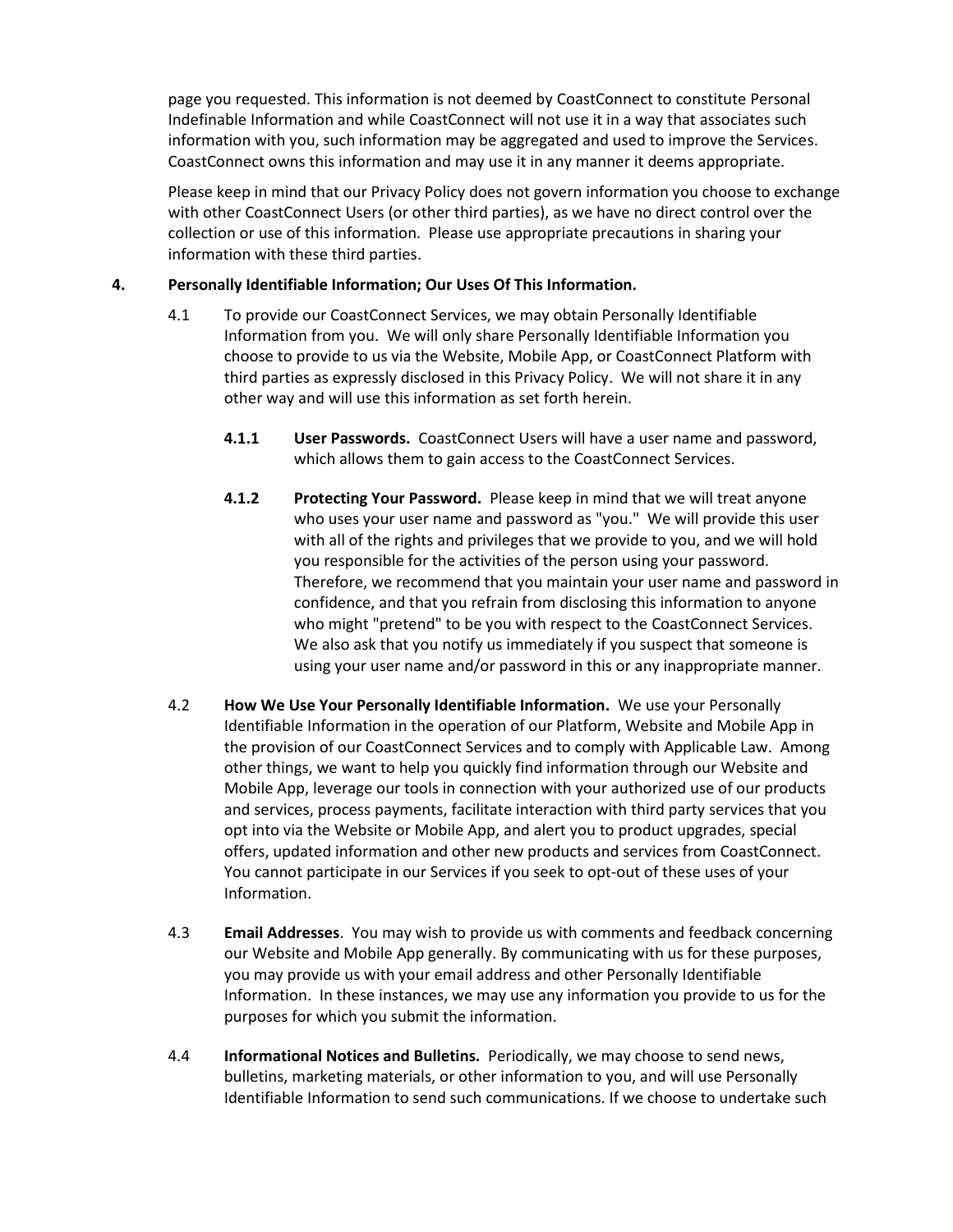communications, you will have the ability to opt out of receiving these communications as provided in Section 6.

- 4.5 **Interactive Services; Social Feeds**. We may offer a blog or other forum accessible through the CoastConnect Platform and/or our Website and you may choose to participate in an online discussion or to provide online comments ("**Interactive Services**"). Additionally, we may enable you to "push" information from the CoastConnect Platform to social media sites, such as Facebook and Twitter, at your discretion in order to obtain greater benefits from the CoastConnect Services ("**Social Feeds**"). Any comments or information you contribute to the online dialogue in these Interactive Services and/or Social Feeds becomes public immediately and any Personally Identifiable Information you disclose becomes available to the other participants in the discussion and social media users. Our Privacy Policy does not cover the information you disclose in such public online forums. You should, therefore, use discretion in what you submit to the Interactive Services and Social Feeds.
- 4.6 **Questionnaires and Feedback.** Our CoastConnect Platform, Website, and Mobile App may allow you to participate in questionnaires, which we may post from time to time. We also encourage our users to provide feedback to us about our CoastConnect Services. You are free to choose whether you participate in these activities. We may ask that, in addition to providing your responses, you also provide Personally Identifiable Information. In these instances, we use any information you provide to us for the purposes for which you submit the information. We will use feedback and questionnaire information for the purposes of monitoring or improving the use and appeal of the CoastConnect Platform, Website, and Mobile App and for other purposes (with no other obligation to you and, specifically, with no obligation to compensate you for these uses).
- 4.7 **Third Party Authentication**. We may enable CoastConnect Users to log into the CoastConnect Platform, Website or Mobile App using a single sign-on through a third party service provider's authentication mechanisms, such as Facebook Connect, Google+, or other similar third party social media services ("**Third Party Authenticators**"). We may obtain Personally Identifiable Information from these Third Party Authenticators and we will use such Personally Identifiable Information to confirm your identity and provide our CoastConnect Services. Please keep in mind that CoastConnect has no control over these Third Party Authenticators or their privacy practices and does not assume responsibility or liability with regard to their handling of your Personally Identifiable Information. Your provision of Personally Identifiable Information to Third Party Authenticators and their handling of your information is subject to the applicable Third Party Authenticator's privacy policy. By using a Third Party Authenticator to connect to the CoastConnect Platform, Website, or Mobile App, you agree and understand that such use is at your own risk.
- **5. We Do Not Disclose Personally Identifiable Information to Unaffiliated Third Parties; Limited Exceptions.** We will not rent, sell or disclose your Personally Identifiable Information to unaffiliated third parties without your express consent, except in the following limited circumstances:
	- 5.1 **CoastConnect Vendors.** We may employ other companies to perform functions on our behalf, such as hosting or maintaining the CoastConnect Platform, Website, or Mobile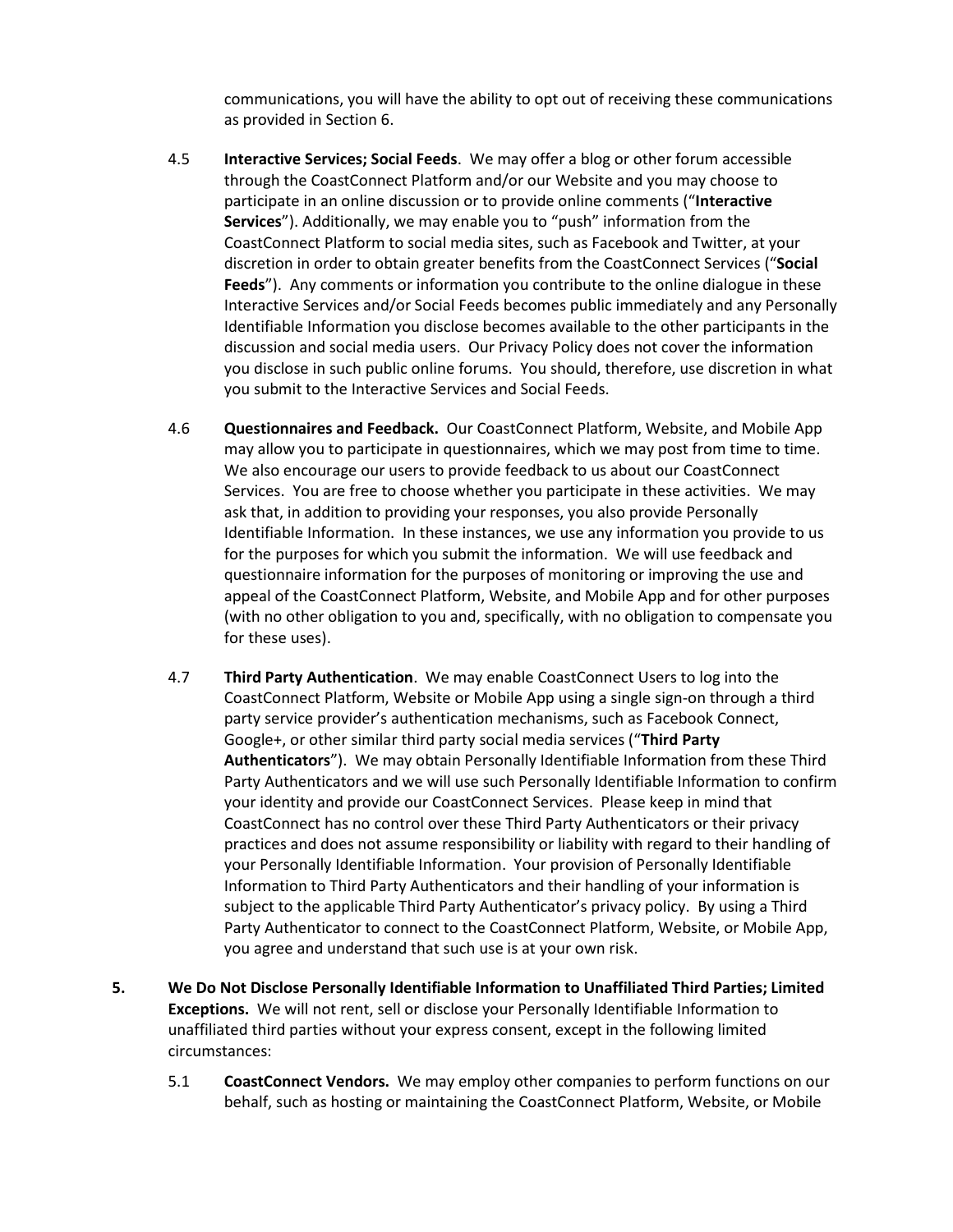App, providing services related to CoastConnect operations, collecting information, responding to and sending electronic mail, or other functions necessary to our business. We may need to share your Personally Identifiable Information with these companies (collectively, " **Vendors**"). We will provide Vendors with only that information necessary to perform their functions.

- 5.2 **Agents and Coast Electric Power Association.** We may reveal your Personally Identifiable Information to our agents, employees, or contractors of CoastConnect and our affiliate, Coast Electric Power Association. They may have access to your Personally Identifiable Information for the purpose of performing services on behalf of CoastConnect. All such agents, employees or contractors who have access to such information are required to keep the information confidential and not use it for any other purpose than to carry out the services they are performing for CoastConnect or as otherwise required by law.
- 5.3 **Question of Harm.** We may reveal your Personally Identifiable Information to attorneys, private investigator organizations or law enforcement agencies if we believe (a) that you are in risk of harm from another, or (b) that you are harming or interfering (or will harm or interfere) with others or violating (either intentionally or unintentionally) our End User Agreement, Service Agreement, or otherwise violating legal rights.
- 5.4 **Legal.** CoastConnect will reveal your Personally Identifiable Information, to the extent we reasonably believe we are required to do so by law. If we receive legal process calling for the disclosure of your Personally Identifiable Information we will attempt to notify you via the email address you supplied within a reasonable amount of time before we respond to the request, unless such notification is not permitted.
- 5.5 **Transfer of Site.** CoastConnect shall be entitled to transfer to a third party information it collects, including any Personally Identifiable Information, in connection with a sale of all or substantially all of the assets of the business entity responsible for the information under this Privacy Policy, provided the acquiring third party has agreed to safeguard your Personally Identifiable Information.

## **6. Changing or Removing Information; Opting Out.**

- 6.1 **Discretionary Account Information.** To allow appropriate control over Personally Identifiable Information, you can access your account (after supplying your user name and password) to change or update discretionary information that you have previously submitted.
- 6.2 **Opt-Out.** If we choose to send to you bulletins, updates, or other unsolicited communications that are marketing-related materials, you have the ability to decline – or "opt-out of" – receiving such communications by sending such a request to privacy@coastconnect.com. Please understand that you will not be allowed to "opt– out" of formal notices concerning operation of our Website or Mobile App, and legal and other related notices concerning your relationship with CoastConnect.
- 6.3 **Deleting Information**. Finally, if you request, we will remove your name and all other Personally Identifiable Information from our databases. Please understand, however,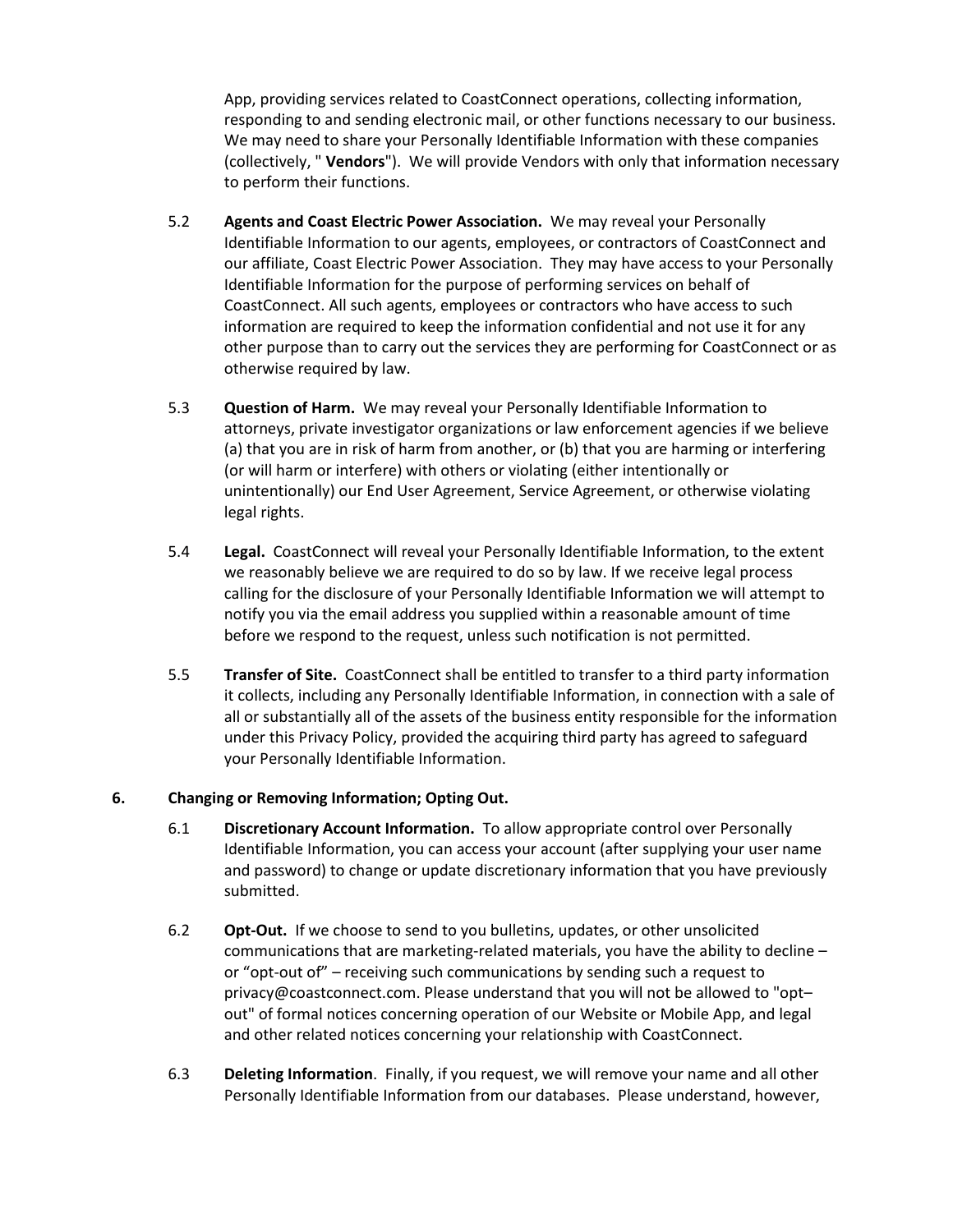that it may be impossible to remove this information completely, due to backups and records of deletions. In addition, please understand that, if you request deletion of your information, you will be unable to utilize associated features of the CoastConnect Platform, Website, and Mobile App and any associated CoastConnect Services. You may not remove de-identified, anonymous, or aggregate data from our databases.

- **7. Anonymous, Aggregate Information.** We use Anonymous Information to analyze the effectiveness of our CoastConnect Platform, Website, and Mobile App, to improve our Services, and for other similar purposes. In addition, from time to time, we may undertake or commission statistical and other summary analyses of the general behavior and characteristics of users participating in our CoastConnect Services and the characteristics of visitors at our Website, and may share Anonymous Information with third parties. Rest assured, though, that Anonymous Information provided to third parties will not allow anyone to identify you, or determine anything personal about you. We may collect Anonymous Information through features of the software that supports our CoastConnect Services, through cookies, and through other means some of which are described below.
	- 7.1 **IP Addresses; Logs.** CoastConnect may automatically receive and record information in our server logs from your browser, including your IP address (the Internet address of your computer), your computer's name, the type and version of your web browser, referrer addresses and other generally-accepted log information. We may also record page views (hit counts) and other general statistical and tracking information, which will be aggregated with that of other users in order to understand how our Website is being used, and for security and monitoring purposes. None of this data contains personally identifiable information.
	- 7.2 **Cookies.** A cookie is a small amount of data, which often includes an anonymous unique identifier, which is sent to your browser from a website's computers and stored on your computer's hard drive. Cookies can be used to provide you with a tailored user experience and to make it easier for you to use a website upon a future visit. We may include cookies on our Website and use them to recognize you when you return to our Website. You may set your browser so that it does not accept cookies. Cookies must be enabled on your web browser, however, if you wish to access certain personalized features of our Services.
	- 7.3 **Tags**. We may use so-called "pixel tags" small graphic images (also known as "web beacons" or "single-pixel GIFS") — to tell us what parts of our website have been visited or to measure the effectiveness of searches customers perform on our Website. Pixel tags also enable us to send email messages in a format customers can read, and they inform us whether emails have been opened, to help ensure that our messages are of interest to our CoastConnect Users. None of this data includes Personally Identifiable Information, and you can "opt-out" of receiving these types of emails from us by following the directions provided in Section 6.2. If any Personally Identifiable Information is collected using such tools, it will be subject to the terms of this Privacy Policy.
	- 7.4 **Click-Throughs**. We may send email messages, which use a "click-through URL" linked to content on our Website. When you click one of these URLs, you pass through our web server before arriving at the destination web page. We track this click-through data to help determine interest in particular topics and measure the effectiveness of our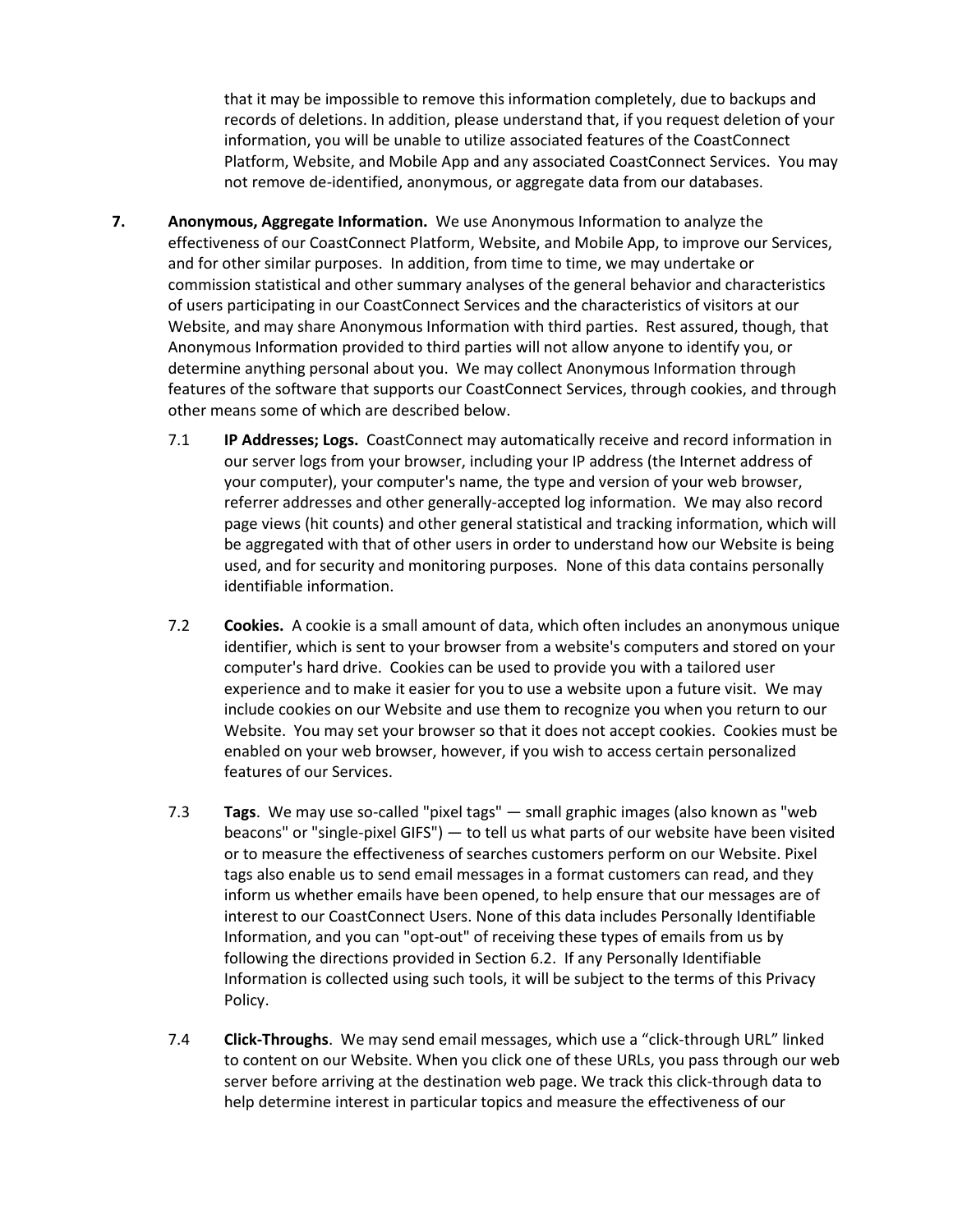customer communications. If you prefer not to be tracked simply do not click text or graphic links in the email, or notify us in accordance with Section 6.2.

- 7.5 **Banner Ads; Advertising Profiles**. Our Website may include the use of ad banner partners for the serving and/or targeting of ads, promotions, and other marketing messages. These ads may be provided, in some cases, by a third party ad service provider or advertiser ("**Advertisers**"). These Advertisers may use traditional banner ads, or other advertising methods, such as advertising using profiles and related content. An Advertiser may place or utilize its own cookie on your browser, and may use Anonymous Information about your visit to our sites, such as the number of times you have viewed the ad. If the Advertiser requests that you provide to it personally identifiable information, please be aware that this Advertiser's use and collection of this information will be governed by its own privacy policy, and not our Privacy Policy. We recommend that you review the Advertiser's privacy policy before providing personally identifiable information.
- 7.6 **Computer Configuration**. In order to determine whether your computer or mobile device is supported by our system, we may collect certain Anonymous Information. This information includes, but may not be limited to, your operating system and browser, as well as the presence of any software that our Website may require to operate with your computer/mobile device or other third party software on your computer/mobile device.
- **8. Any Information Linked With Your Personally Identifiable Information Is Protected As "Personally Identifiable Information."** To enable us to better understand the characteristics of our CoastConnect Users and/or to provide services tailored to your needs, we may link (a) the Personally Identifiable Information you have provided; with (b) Anonymous Information. If we combine or link any Anonymous Information or other information with your Personally Identifiable Information, the resulting combination will be treated and protected as Personally Identifiable Information under this Privacy Policy.
- **9. Security.** We have put in place security systems designed to prevent unauthorized access to or disclosure of Personally Identifiable Information you provide to us, and we take reasonable steps to secure and safeguard this Information. Our Website's password-protected section requires users to give us unique identifiers such as their user name and password. CoastConnect agents, employees and contractors understand and will abide by our policies with respect to the confidentiality of Personally Identifiable Information. Additionally, we encourage our CoastConnect's Affiliates and Site Vendors to have security policies that are at least as protective of your information as our Privacy Policy. Moreover, we generally provide access to our databases containing Personally Identifiable Information on a need-to-know basis only.

Our security systems are therefore structured to deter and prevent hackers and others from accessing information you provide to us. Please understand, though, that this information should not be construed in any way as giving business, legal, or other advice, or warranting as fail proof, the security of information provided by or submitted to CoastConnect. Due to the nature of Internet communications and evolving technologies, we cannot provide, and disclaim, assurance that the information you provide us will remain free from loss, misuse, or alteration by third parties who, despite our efforts, obtain unauthorized access.

**10. Notice of Security Incident.** If we detect, despite the safeguards set out above, an intrusion or other unauthorized access to or use of Personally Identifiable Information (an "Intrusion"), we